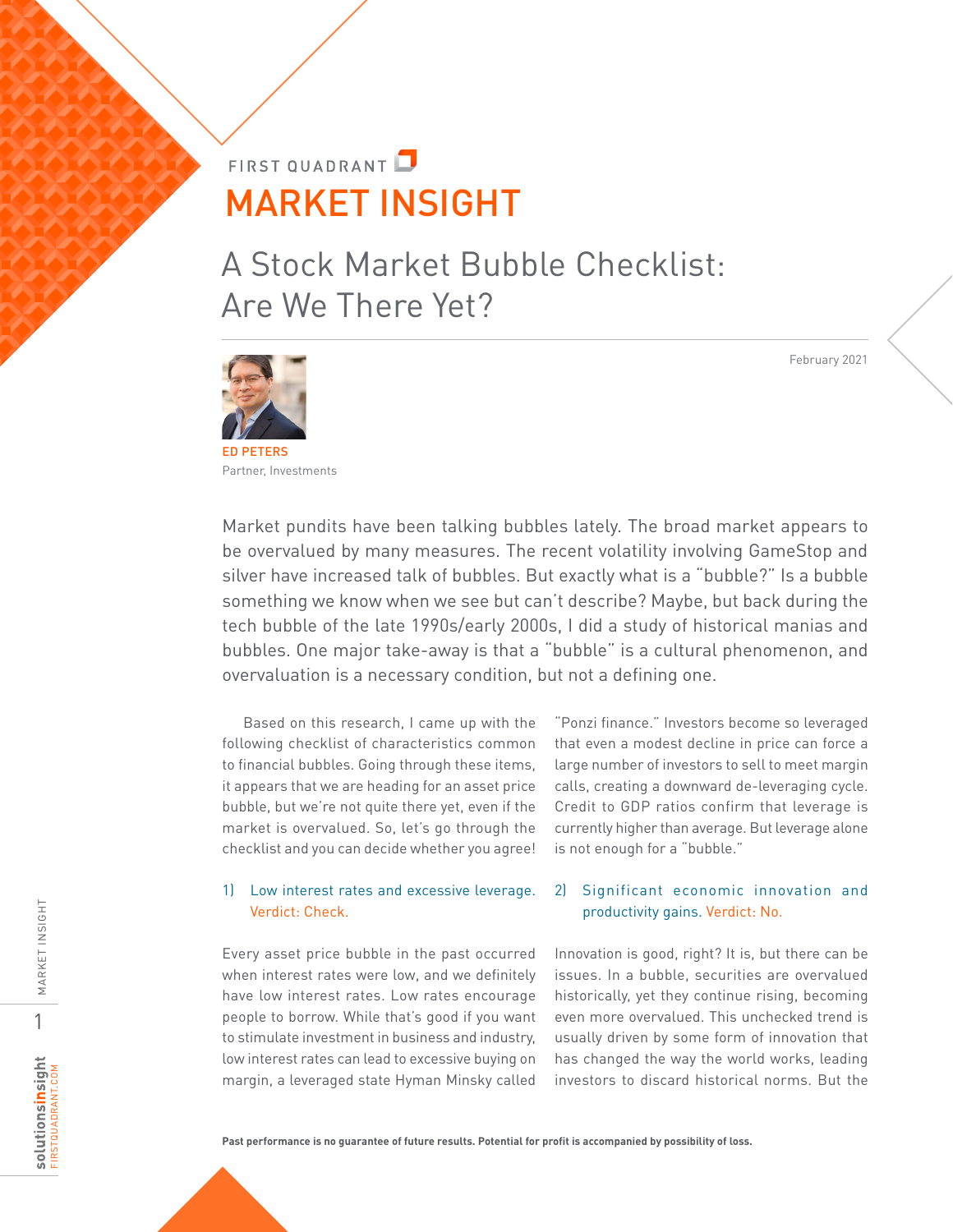

scale of the innovation has to dramatically improve productivity and profit margins enough for investors to rationalize high valuations. The internet served this function in the tech bubble of the late 1990s. In the 1920s, it was electricity. In 2021, we haven't seen a technological change of that magnitude. So the "this time things are different" mentality hasn't really developed yet, and there is a healthy nervousness about high valuations.

#### 3) Innovations in securities markets. Verdict: Check.

The recent coordination among retail investors is the obvious example. Various platforms have made online day trading easier and more accessible. Zero commission trades and partial share holdings have also broadened out the incentives for less experienced investors. Social media has allowed these traders to share their successes with one another and egg on further speculation. In previous bubbles, similar innovations occurred. Online trading became available during the tech bubble and many thought with the right tools they could compete with Wall Street traders. In the 1920s, wireless telegraphs allowed investors to trade even if they were cruising the Atlantic. Robinhood and similar systems are just the most recent incarnation of past attempts to bring trading to the masses.

#### 4) Mini-bubbles develop. Verdict: Check.

Mini-bubbles are a symptom of a growing bubble mentality. Before the Reddit crowd, we had and continue to have speculation in IPOs and cryptocurrencies. These assets have mostly gone to unrealistic heights based upon pure crowd behavior. Cryptocurrencies, for instance, have no intrinsic value and can't really be used practically for transactions, their original intended function. Instead, they've become an online betting system that is now beginning to draw institutional interest. There was a Florida real estate bubble that began in 1921 and collapsed in 1926, long before the stock market crash of 1929. In the

1990s, there were several unusual bubbles, including one on small limited edition stuffed animals called Beanie Babies. During its height, people were willing to pay up to \$5,000 for a toy that retailed for \$5.

IPOs have a similar history. Going back to the South Sea Island bubble of 1720, people paid high values for any corporation, even a company "For carrying-on an undertaking of great advantage but no-one to know what it is." In the 1920s, there was a run on any company that said it was going to produce light bulbs. And, of course, in the tech bubble, any company with dot-com after its name sold for high values during IPOs. It's a familiar narrative which we're seeing again: Companies with little history and no profits selling for high prices based upon a widely accepted story.

#### 5) Moral Hazard: Investing is easy, downside is limited. Verdict: Not yet.

While there are signs of moral hazard developing, it has not yet achieved levels that define manias. During a bubble, there is widespread belief that the market can only go up. This view is a natural culmination of the first four items in the check list. JP Morgan said, "Nothing undermines financial judgment more than seeing your neighbor get rich." So a widespread sentiment develops that if you're not playing the market you're missing out. There is also belief that since markets go up in the long term, you should always buy the dip. This is when an overvalued market transitions to a cultural phenomenon which we call a "bubble."

On the mania side, there's the old story that Joseph Kennedy (JFK's father) pulled out of the market in 1928 when a shoe shine boy asked for a stock tip. I had my own shoe shine boy moment in 1999 when I noticed that sports bars were consistently showing CNBC on their wide screen TVs rather than sports. While the IPO market is similar, we're not seeing this kind of mania on a wide-spread basis. At least not yet.

The buy-on-the-dip (BOTD) mentality develops when the market survives a horrific drop, leading to a sense of invulnerability. The late 1980s